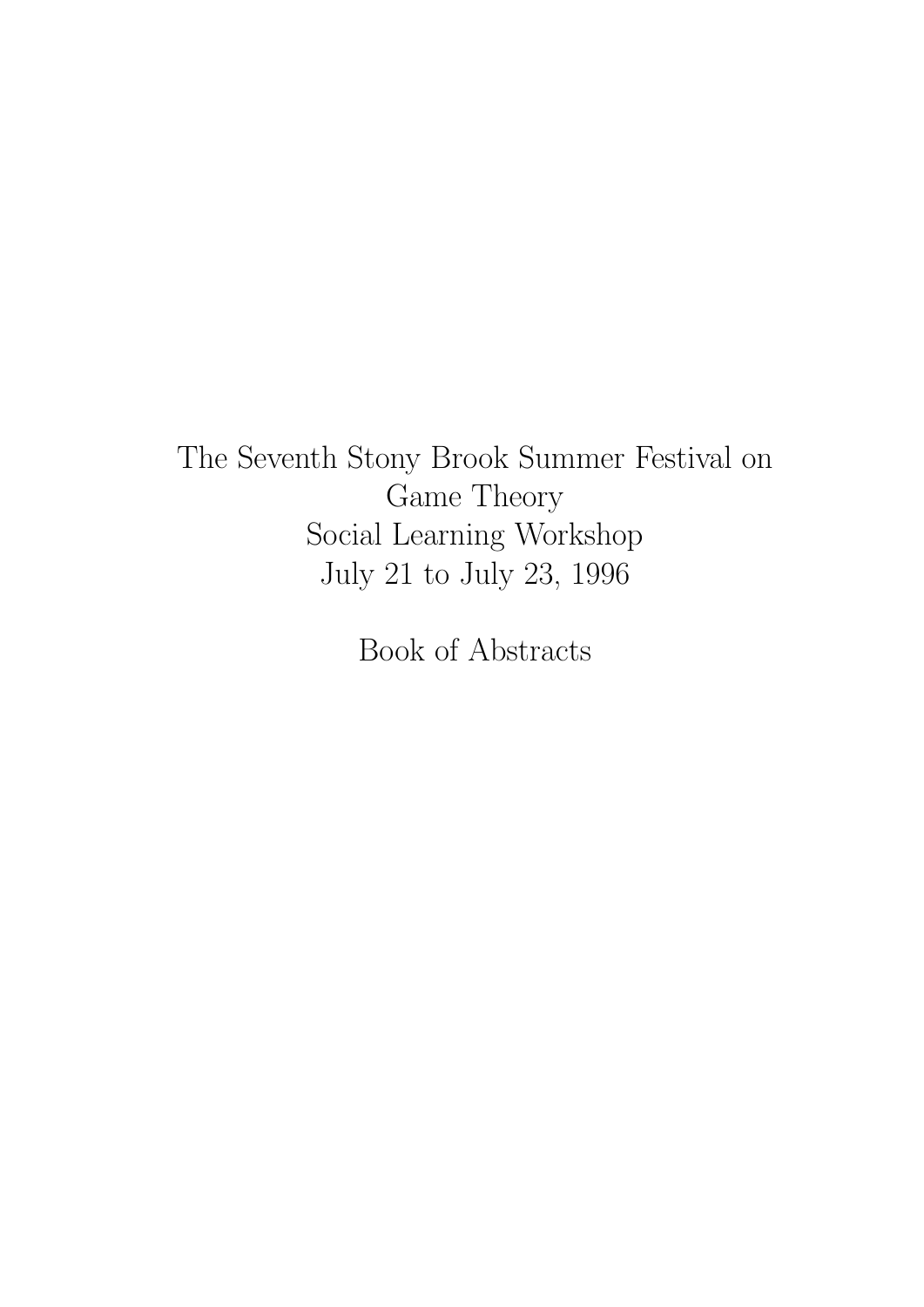### Adaptive Play in Multiplayer Bargaining Situations

### Murali Agastya

### University College London

### Abstract

This paper studies adaptive learning in multiplayer bargaining situations. It is assumed that a multiplayer bargaining situation can be summarized by a characteristic function. Paying close attention to the delicate questions of allocation and coalition formation that arise naturally in such situations, conditions are provided under which players learn to adopt core allocations. If one now allows for small deviations from rationality, we find that only a strict subset of these allocations are (stochastically) stable. We characterize these allocations and find them to be closely related to the allocation that maximizes the Nash product over core allocations. Uniqueness is not assured if there are more than three players.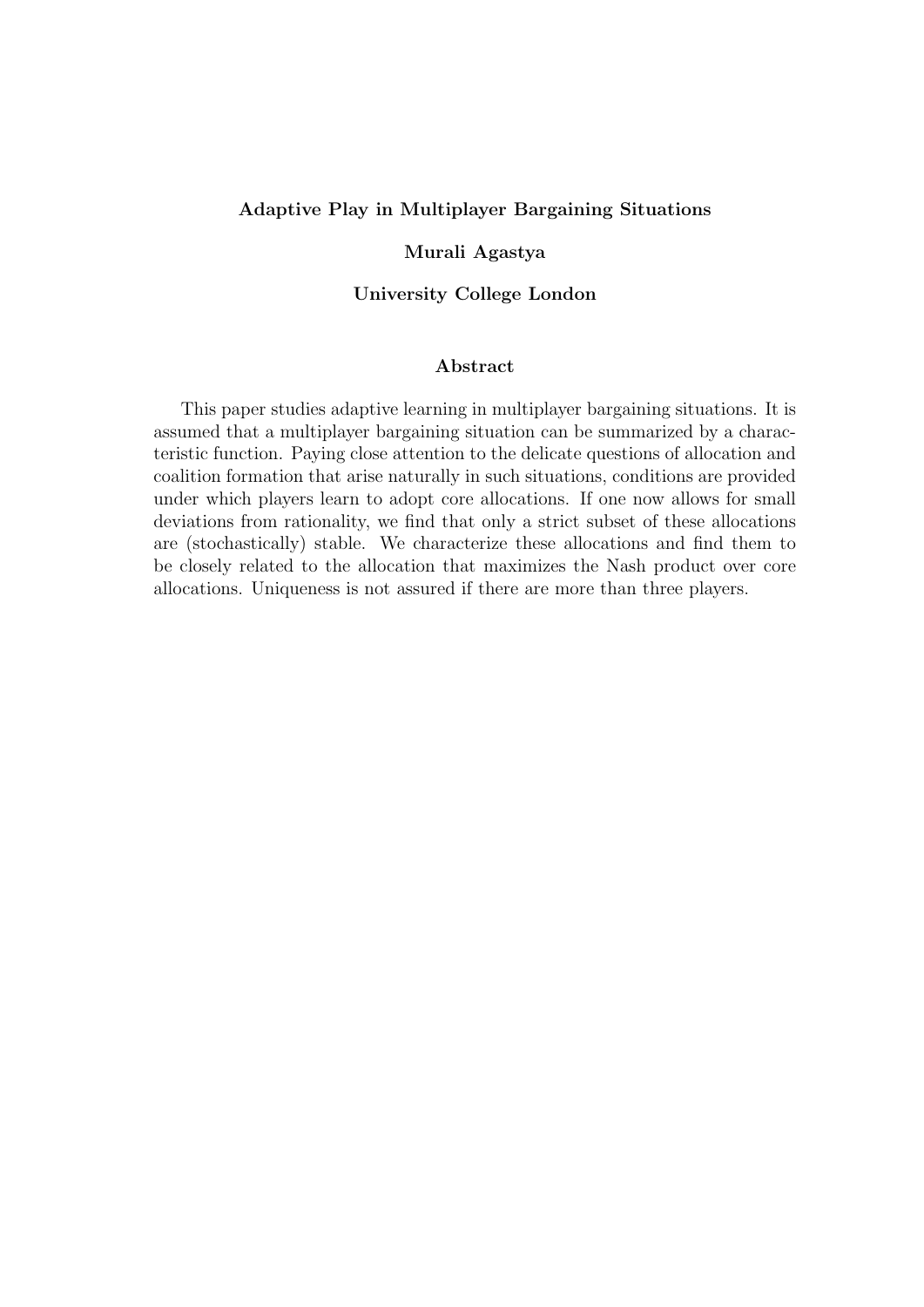### Growing Artificial Societies

### Robert Axtell

### Brookings Institution

### Abstract

A model will be described in which a heterogeneous population of autonomous agents inhabit an artificial landscape of renewable resources and engage in production, consumption, economic exchange, sexual reproduction and cultural transmission. All agent interactions are bilateral and spatially local. For example, trade occurs between neighbors via Edgeworth barter with prices determined locally. Under a wide range of conditions the economy that emerges from such distributed interactions is essentially non-equilibrium in character. The extent to which this highly decentralized economy can approach socially-optimal outcomes is investigated. Results will be displayed as animations using software for "growing" artificial societies.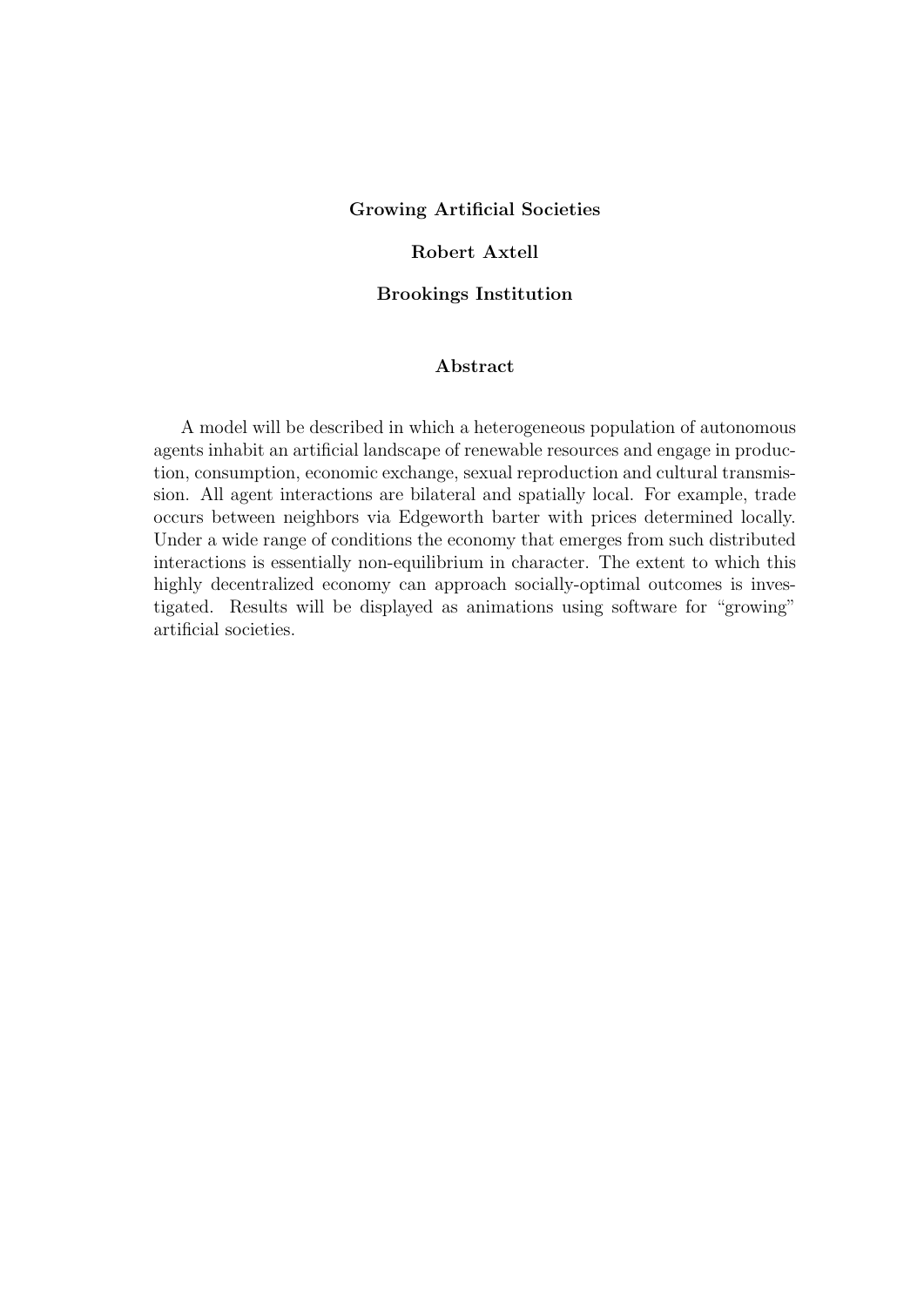### Market Experimentation and Pricing

#### Dirk Bergemann

#### Yale University and Boston University

### Abstract

We develop a continuous-time model of dynamic Bayesian learning in a duopoly. The value of one product is initially unknown to the market. The market participants learn more about the true value of the product as they experiment over time. Firms are setting prices to induce experimentation with their product and the aggregate outcomes are public information.

As agents learn from the experiments of others, informational externalities arise. Surprisingly, the informational externality leads to too much learning. The firms free ride on the market as the social costs of experimentation are not appropriately reflected in the equilibrium prices. The value function of each seller displays preference for information in contrast to the buyers who are information averse.

The structure of the inefficiency of the unique Markov Perfect Equilibrium in this two-sided learning model is analyzed. The price and allocation structure of the equilibrium is obtained explicitly for a finite number of buyers as well as for a continuum of buyers. The model is extended to a locational model of product differentiation and the dynamic evolution of the market shares is analyzed.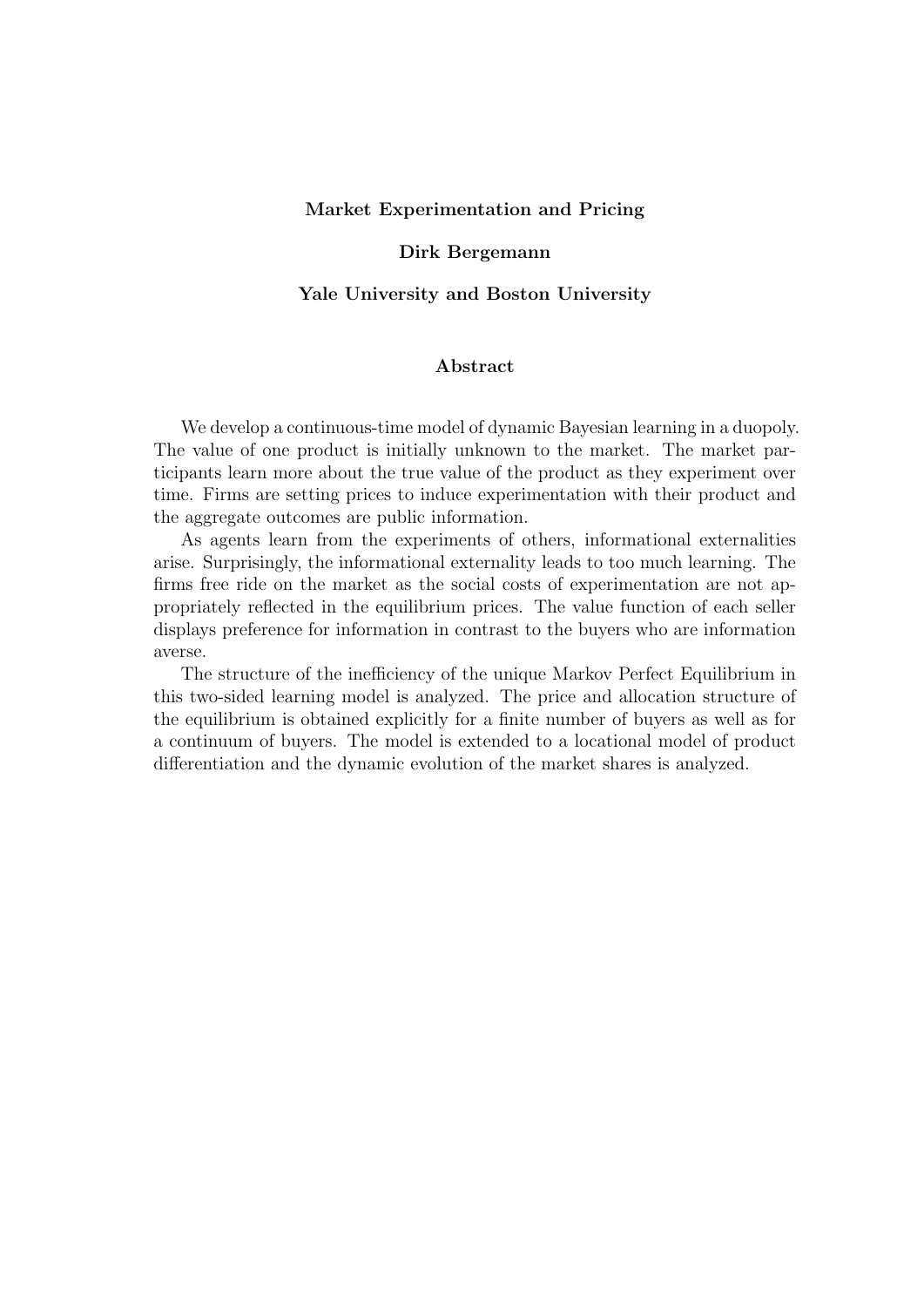### Evolution of the Meaning of Messages in Sender-Receiver Games: An Experiment

### Andreas Blume

### University of Iowa

### Abstract

This paper experimentally investigates the evolution of the meaning of messages in sender-receiver games of common and divergent interests. Meaning is viewed as an equilibrium phenomenon and an equilibrium as the result of a dynamic process. Hypotheses are investigated using evolutionary game theory. There is considerable support for the theory in common interest games. Results indicate that efficient communication emerges endogenously; providing population history information accelerates this process. For games with divergent interests, there is less support for the theory. Theory is not unanimous in its predictions and fails to capture certain salient features of the data. Consistent with theory, the size of the message space influences the equilibrium selected. However, the degree of divergence of interest between senders and receivers and receivers' initial posterior beliefs about sender types also influence the equilibrium selected. Finally, initial conditions play an important role by establishing coordination precedents that are decisive in both game types.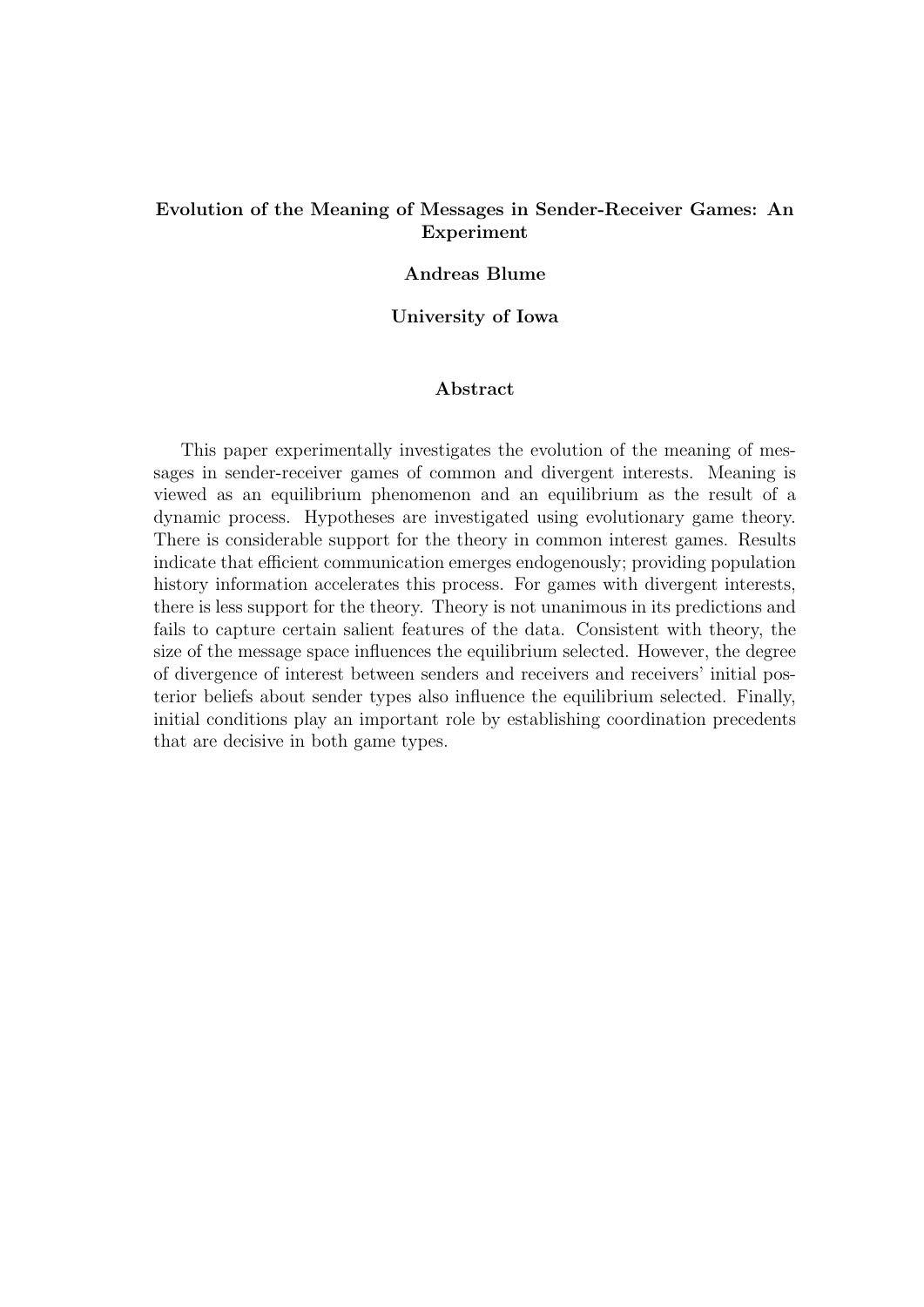#### Naive Reinforcement Learning with Endogenous Aspirations

### Tilman Borgers

### University College London

### Abstract

This paper considers a simple learning process for decision problems under risk. All behavior change derives from the reinforcing or deterring effect of instantaneous payoff experiences. Payoff experiences are reinforcing or deterring depending on whether the payoff exceeds an aspiration level or falls short of it. The aspiration level is endogenous. Over time it is adjusted into the direction of the actually experienced payoff. This paper shows that realistic aspiration level adjustments may improve the decision maker's long run performance, because they may prevent him from feeling dissatisfied with even the best of the available strategies. On the other hand, the paper also shows that in a large class of decision problems endogenous aspiration levels lead to persistent deviations from expected payoff maximization because they create "probability matching" effects.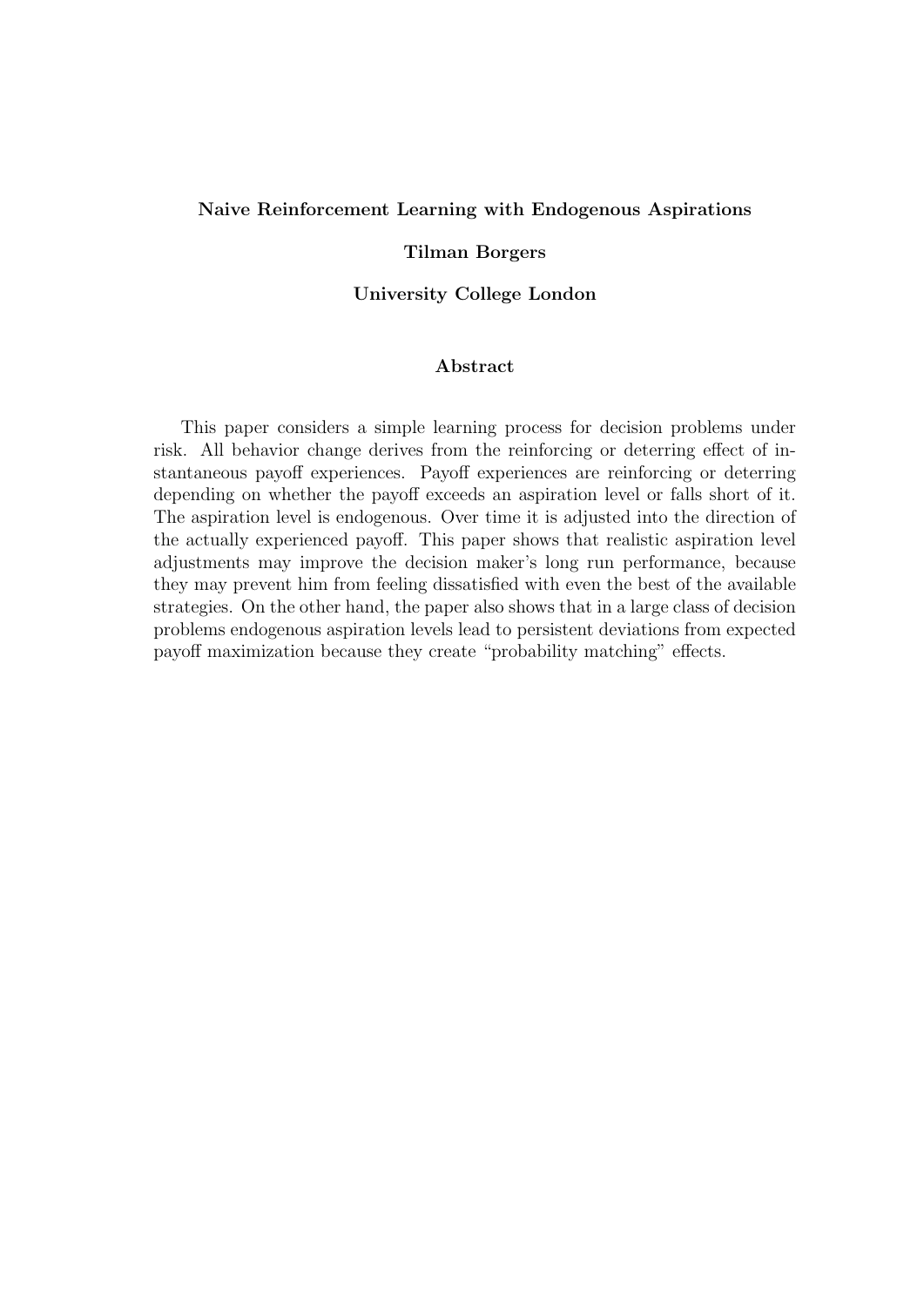#### Social Learning and Costly Information Acquisition

#### Roberto Burguet

#### Instituto de Análisis Económico (CSIC), Barcelona, Spain

### Abstract

Short-lived agents want to predict a random variable  $\theta$  and have to decide how much effort to devote to collect private information and consequently how much to rely on public information. The latter is just a noisy average of past predictions. It is shown that costly information acquisition prevents an unbounded accumulation of public information if (and only if) the marginal cost to acquire information is positive at zero  $(C'(O) > 0)$ . When  $C'(0) = 0$  public precision at period n,  $\tau_n$ , tends to infinity with n but the rate of convergence of public information to  $\theta$  is slowed down with respect to the exogenous information case. At the market outcome agents acquire too little private information and there is underinvestment in public information. This happens either with respect to a first best benchmark or, for n large, with respect to a second best benchmark. For high discount factors the limit point of market public precision always falls short of the welfare benchmarks whenever  $C'(0) > 0$ . Otherwise, if  $C'(0) = 0$ public precision accumulates in an unbounded way both at the first and second best solutions. More public information may hurt at either the market or second best solutions.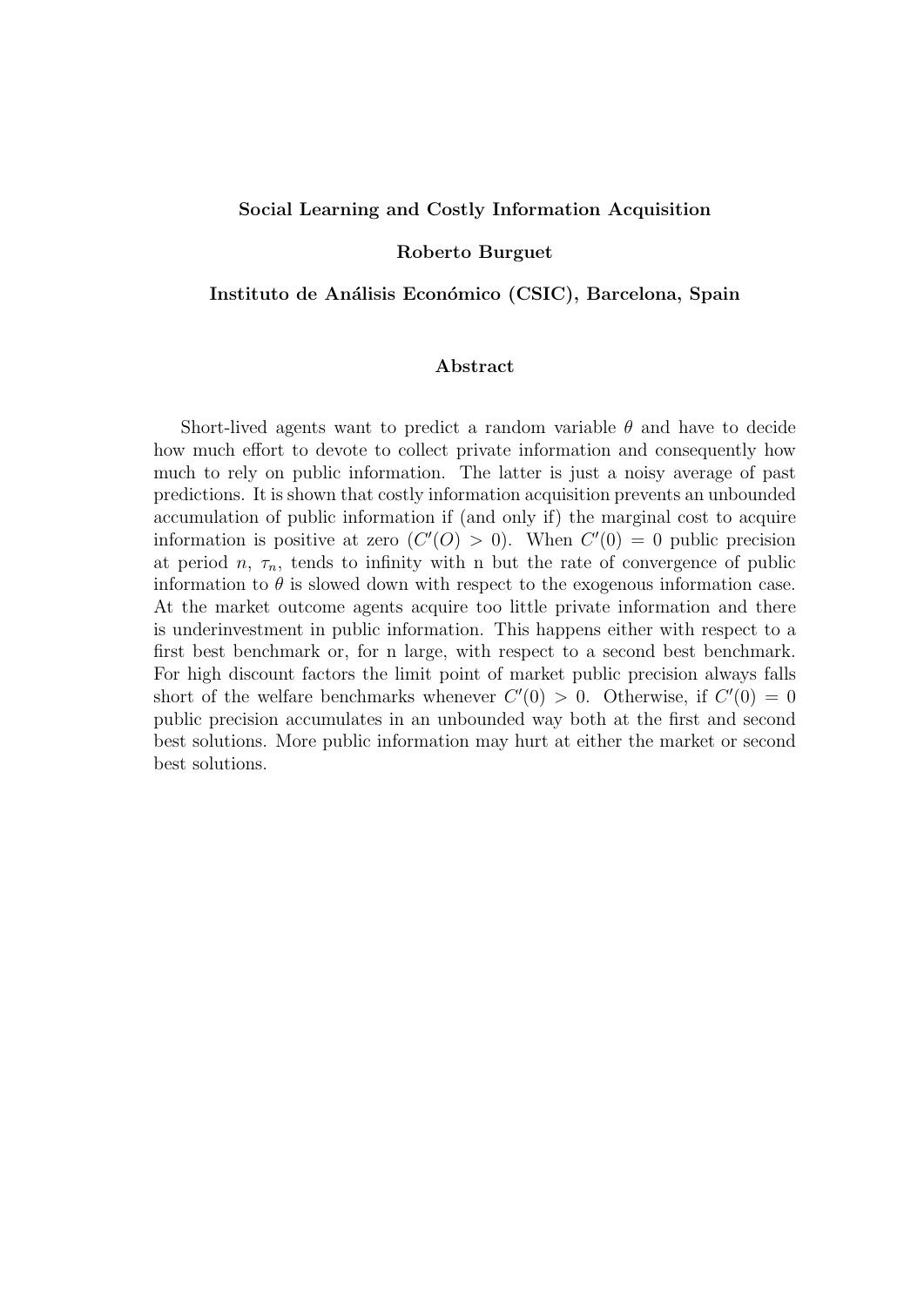### Structure and Strategy in Collective Action: Communication and Coordination in Social Networks

### Michael Suk-Young Chwe

### University of Chicago

### Abstract

Which social structures are conducive to collective action? In this paper, each individual in a group wants to participate only if joined by others; exactly how many compatriots are necessary is given by her "threshold." Social structure here is thought of as a communication network or graph. As time progresses, people explicitly communicate their thresholds to each other using the network. At a given time, each person, based on his knowledge of other people's thresholds, and his knowledge of what other people know, decides whether or not to participate. Knowledge of others is modelled as a partition over a state space, and hence the approach is similar to correlated equilibrium, as opposed to adaptation or evolution. Some basic results are: participation is "clumpy" and typically does not grow smoothly; common knowledge is equivalent to a complete subgraph; organizations are good at forming common knowledge; "strong" links are better when thresholds are low and "weak" links are better when thresholds are high; and wide dispersion of insurgents is good for collective action, but too much dispersion can be bad.

This paper is available at http://www.spc.uchicago.edu/ wwwchwe/.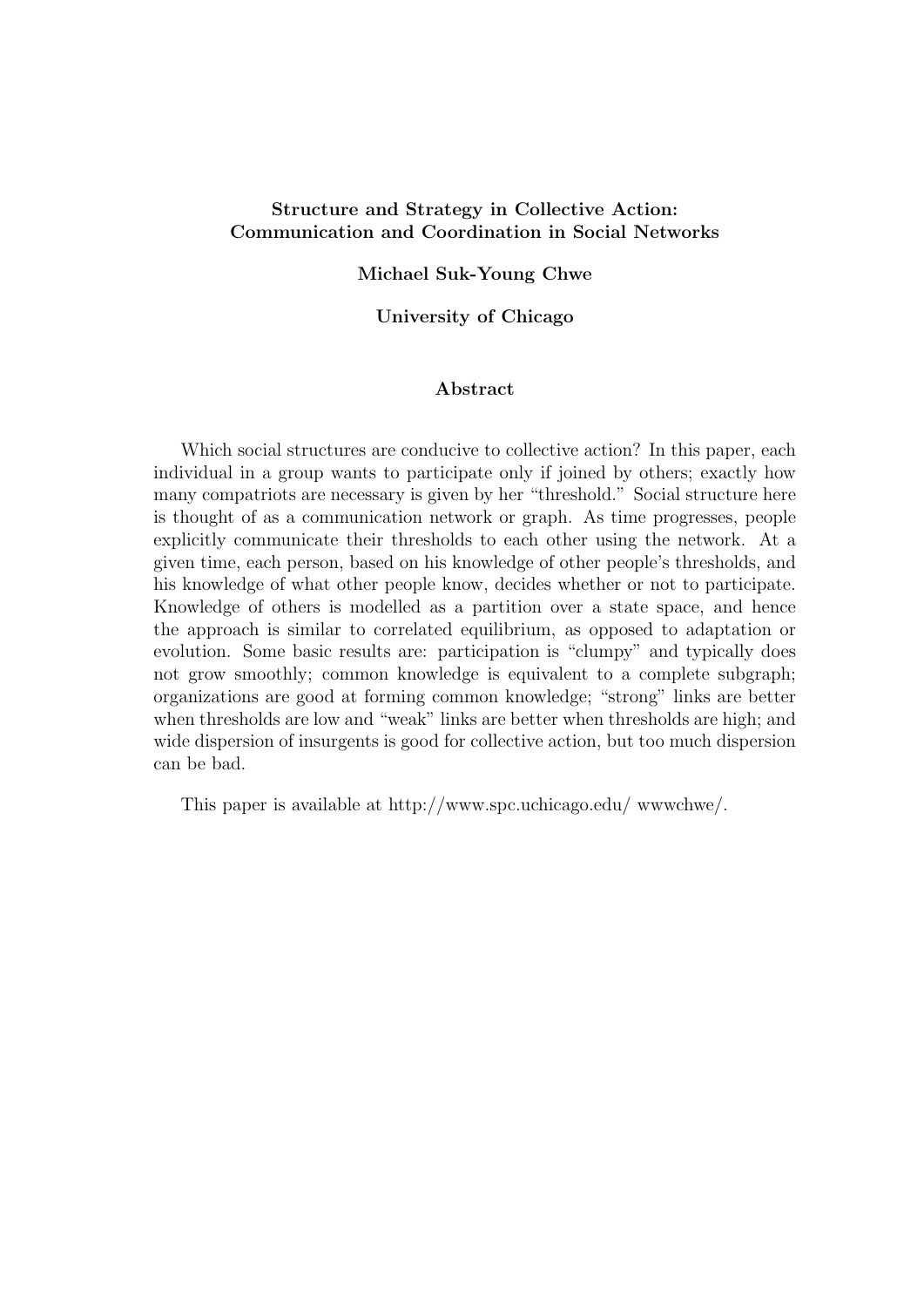### Reinforcement-Based Learning vs. Bayesian Learning: A Comparison

### David J. Cooper

### University of Pittsburgh

### Abstract

This paper compares a reinforcement-based learning model (Roth and Erev, 1995) with a Bayesian learning model (Cooper, Garvin, and Kagel 1995a) for their abilities to characterize data from limit pricing experiments. We find that the Bayesian model outperforms the reinforcement-based model. This is due to the Bayesian model's ability to incorporate greater cognitive sophistication. We discuss the process of selecting learning models to describe experimental data.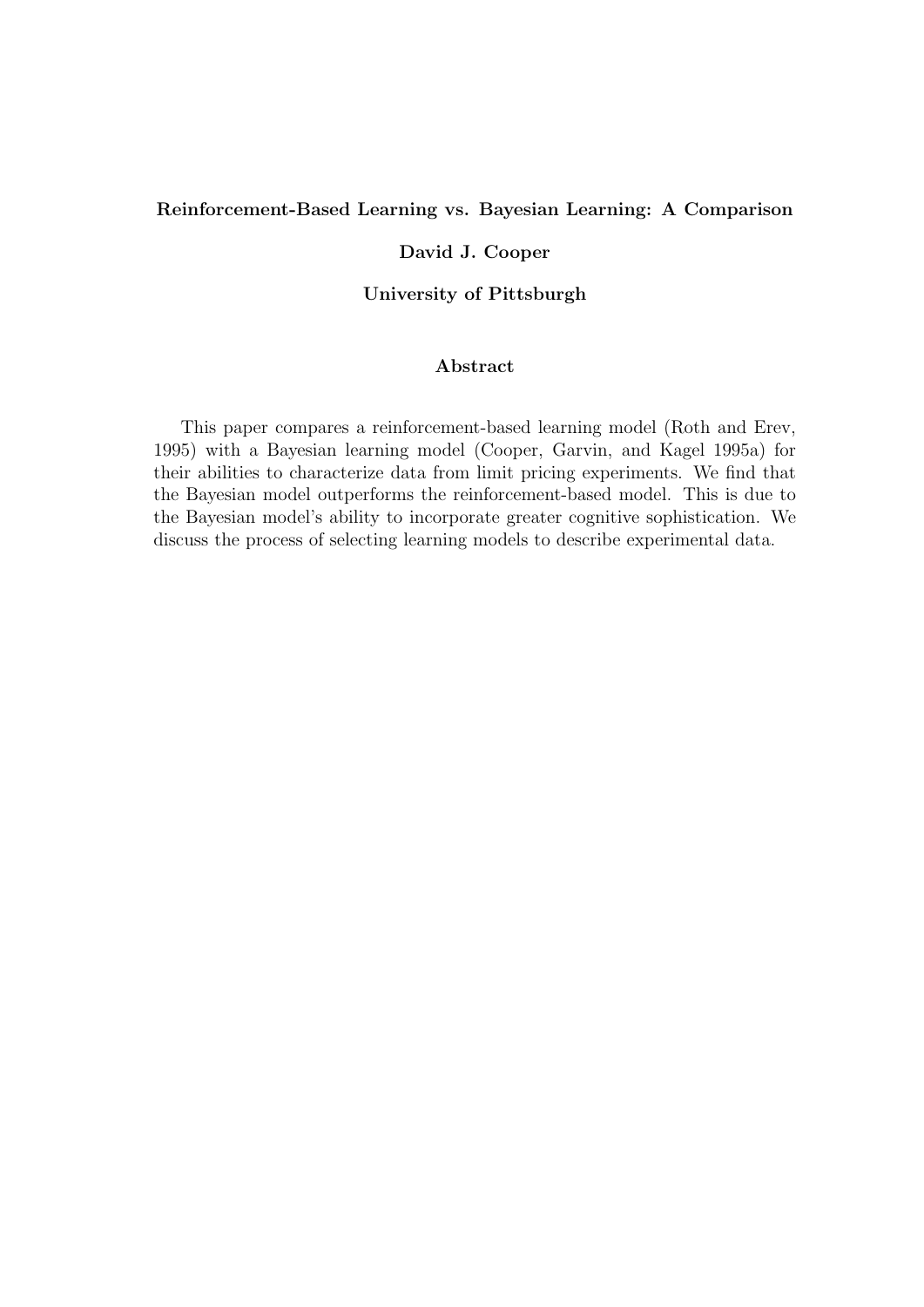### Learning with Hazy Beliefs

Dean Foster<sup>\*</sup> (joint w/P. Young<sup>†</sup>)

#### Abstract

Players are rational if they always choose best replies given their beliefs. They are good predictors if the difference between their beliefs and the distribution of the others' actual strategies goes to zero over time. Learning is deterministic if beliefs are fully determined by the initial conditions and the observed data. (Bayesian updating is a particular example.) If players are rational, good predictors, and learn deterministically, there are many games for which neither beliefs nor actions converge to a Nash equilibrium. In fact, with high probability they are not even close to a Nash equilibrium. We introduce an alternative approach to learning called prospecting in which players are rational and good predictors, but beliefs have a small random component. In any finite game, and from any initial conditions, prospecting players learn to play arbitrarily close to Nash equilibrium with probability one.

<sup>∗</sup>University of Pennsylvania

<sup>†</sup>The Johns Hopkins University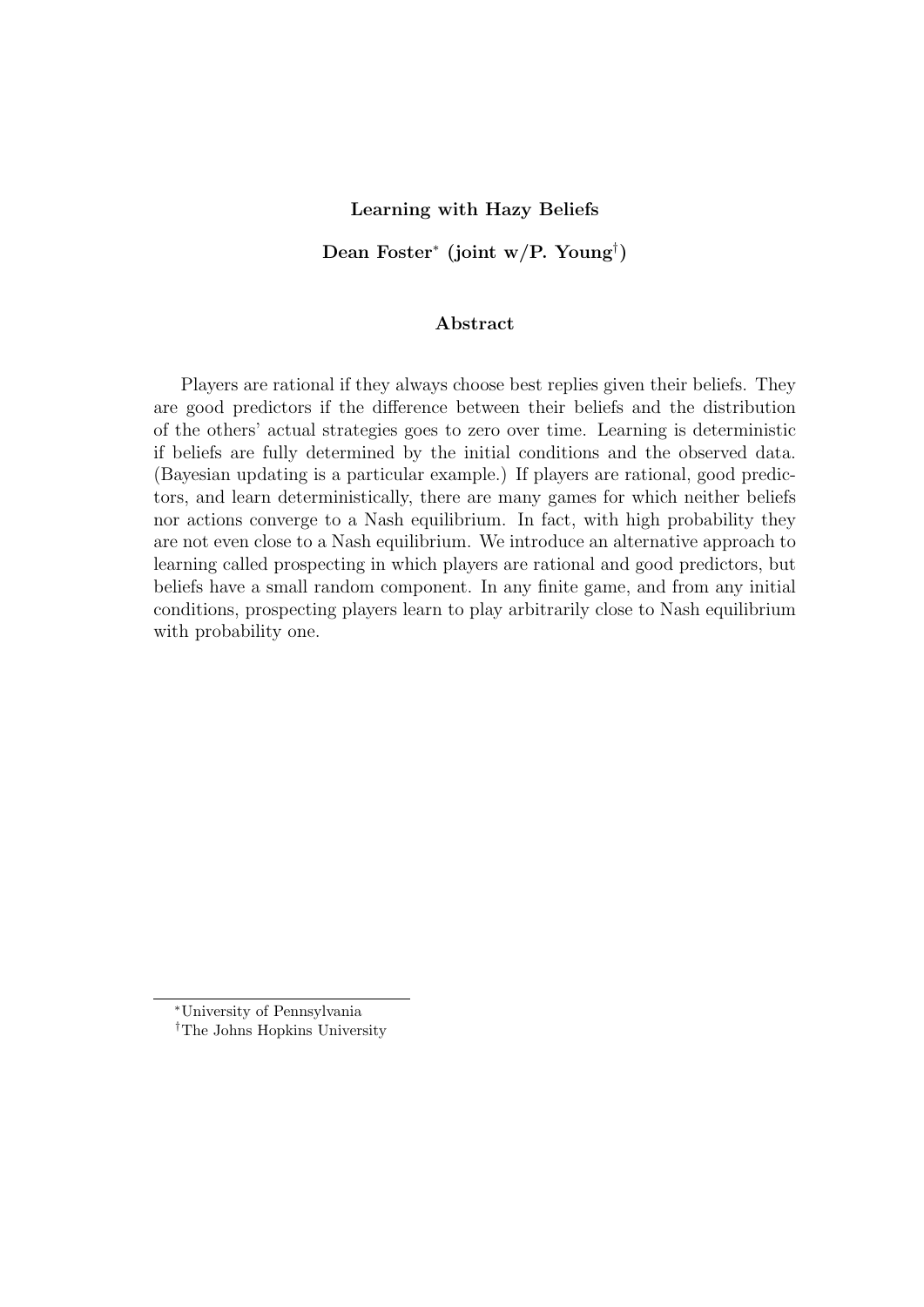#### Word-of-Mouth Learning

#### Drew Fudenberg

#### Harvard University

### Abstract

This paper analyzes a simple model of rational word-of-mouth learning, in which successive generations of agents make once-and- for-all choices between two alternatives. Before making a decision, each new agent samples N old ones and asks them which choice they used and how satisfied they were with it. If the sampling is "unbiased" or "proportional" in the sense that each person in the population is equally likely to be sampled, each player samples two or more others, and there is some information (however little) in payoff observations, the long run outcome is one in which everyone is doing the same thing. Moreover, if the payoff observation is sufficiently informative, the long run outcome is efficient, where this "sufficient informativeness" condition is quite weak if the only source of aggregate uncertainty relates to which choice is better. We also investigate a range of other sampling rules, such as those that over-represent popular or successful choices, and determine which ones favor global convergence towards efficiency.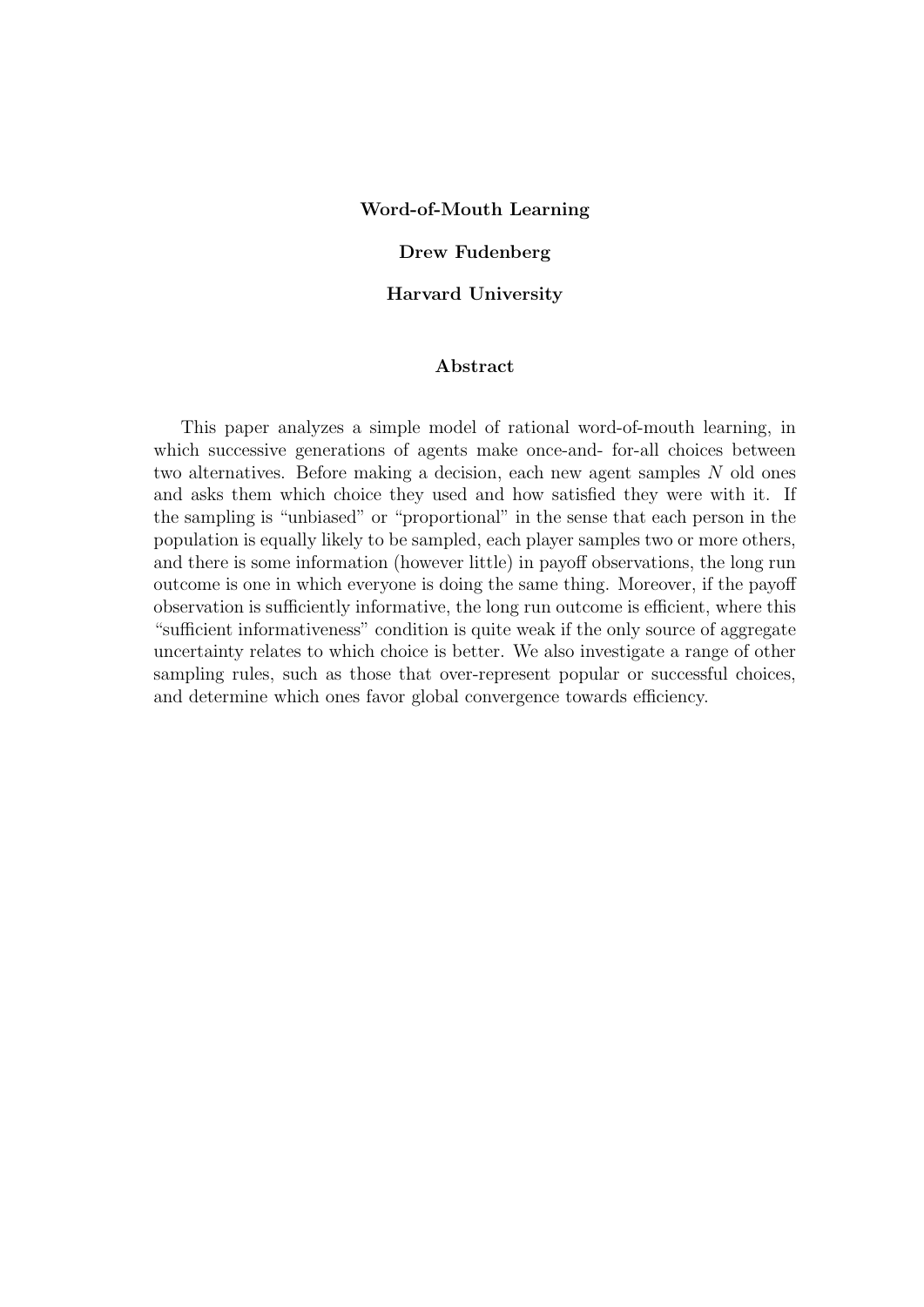### Social Learning and Rigid Behavior

#### Joseph E. Harrington, Jr.

#### The Johns Hopkins University

### Abstract

A source of heterogeneity among people is their adaptiveness to changes in the environment. This paper explores under what circumstances we might expect social learning to result in agents engaging in relatively rigid practices.

The population is comprised of two generic behavioral types: rigid agents always choose the same action while adaptive agents always choose the action most appropriate for the current environment. The advantage to being adaptive is clear while the advantage to being rigid is that we assume "practice makes perfect" in that more frequent usage of an action improves an agent's performance with that action. Agents compete for advancement in a hierarchical society. Those with high social status comprise the set of role models for the next generation of agents. Each new agent adopts a behavioral rule based upon a confluence of two forces: an innate bias and a desire to imitate the behavior of agents with high social status. However, incoming agents do not get to observe successful agents' behavioral rules but only their behavior and the context within which they acted. This can create systematic biases in the imitation dynamic. The population to which this process converges is characterized.

Depending on the parameter values, we find that society can be either dominated by rigid behavior or adaptive behavior or there can be significant coexistence of both behavioral patterns. However, there is a clear bias in favor of rigid behavior. Rigid behavior is more likely to dominate, the more hierarchical is society. While it is often the case that a more volatile environment makes adaptive behavior more widespread, there is a wide set of circumstances under which an increase in the volatility of the environment results in society moving from a predominance of adaptive behavior to a predominance of rigid behavior.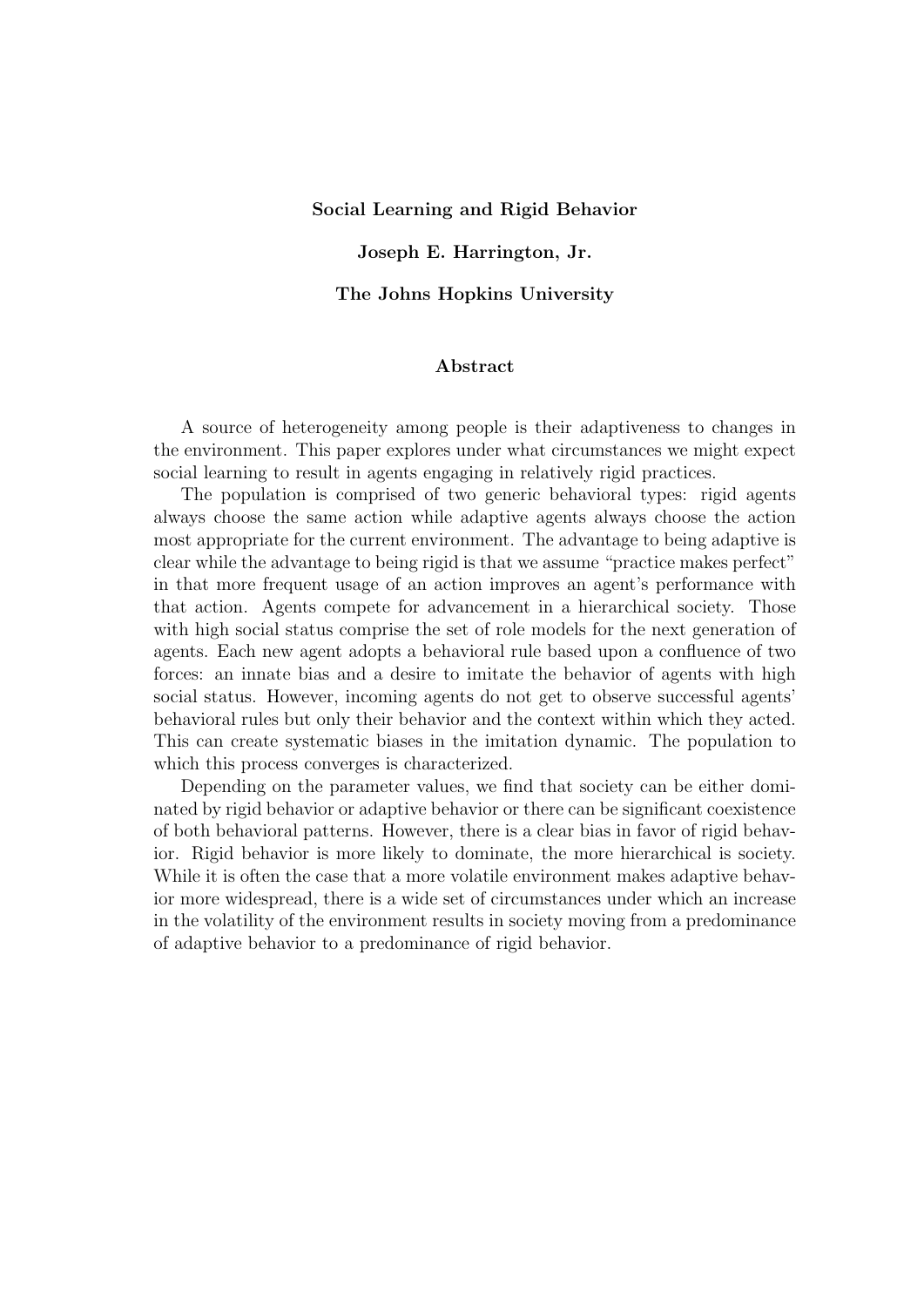### Correlated Learning

# Sergiu Hart<sup>∗</sup> (joint w/A. Mas-Colell† )

### Abstract

We propose simple adaptive procedures that, in any finite  $n$ -person game, converge to the set of correlated equilibria of the game. Each player needs to know only his own payoff function and the history of past actual moves of all players.

<sup>∗</sup>The Hebrew University, Israel

<sup>†</sup>Universitat Pompeu Fabra, Spain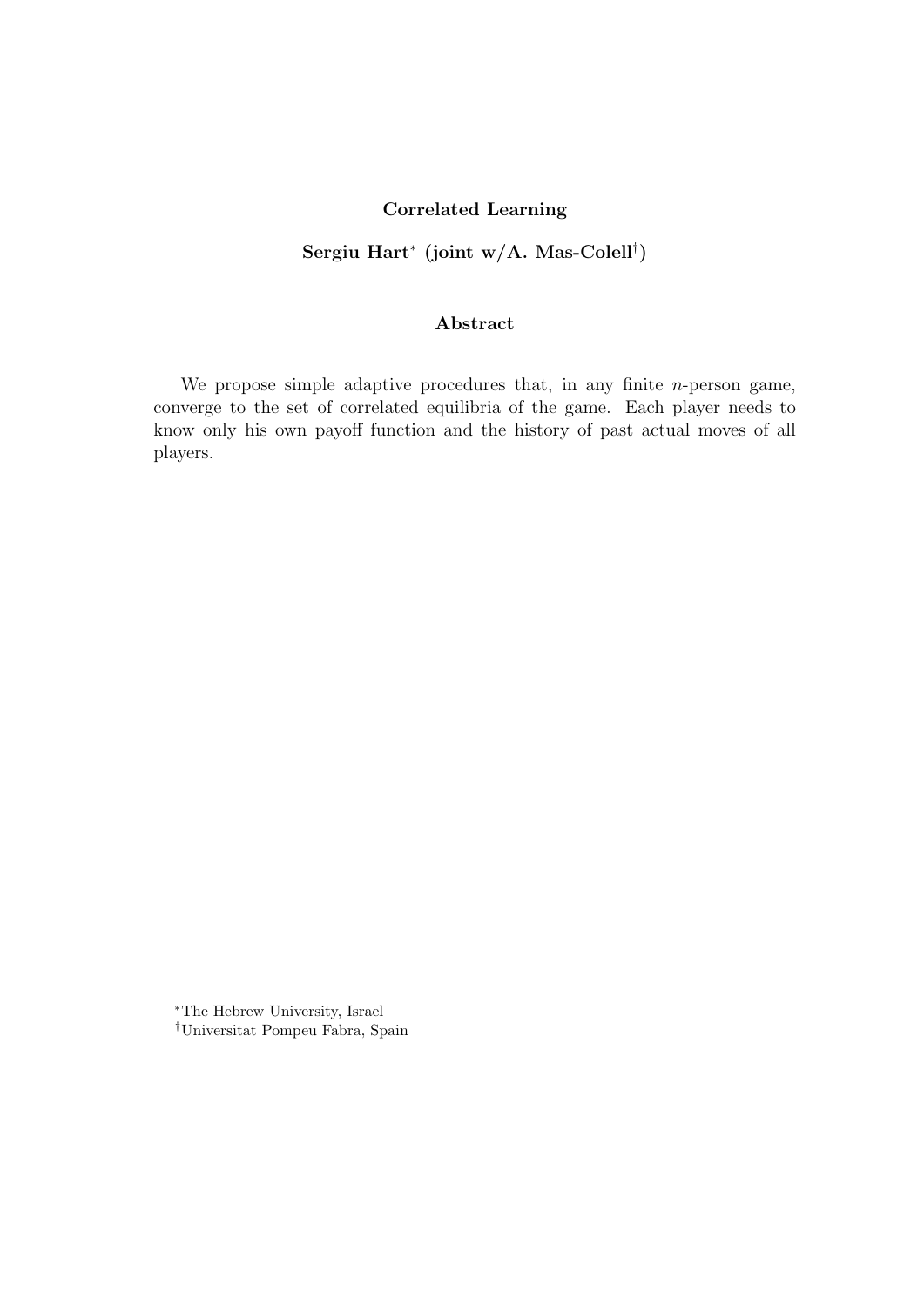### Money as a Social Convention: A Dynamic Bilateral Trade Game with a Single Intermediating Commodity

### Phillip M. Johnson

#### University of California at Los Angeles

### Abstract

A long-standing question in monetary theory asks whether a medium of exchange could possibly or certainly emerge spontaneously from the behavior of economic agents without the compulsion of a monetary authority. Previous research on money as a medium of exchange (eg., Oh (1989) and Kiyotaki and Wright (1989)) has depended on either initial conditions or steady state conditions to achieve results. These approaches are not satisfactory for addressing the question of emergence, in the former case because the determining element is exogenous, the latter case there are multiple equilibria without criteria for selecting between them. We construct an N-person non-cooperative anonymous game from an economy with many commodities and bilateral exchange. The environment is restricted so that in addition to direct barter opportunities there is a commodity - a token commodity with no value in consumption - which can be used for intermediate exchanges. We make use of the recent advances in evolutionary learning in games pioneered in Kandori, Mailath, and Rob (1993) to characterize conditions under which monetary trade is typically observed in the long-run despite any initial conditions and how informational assumptions affect the transition time.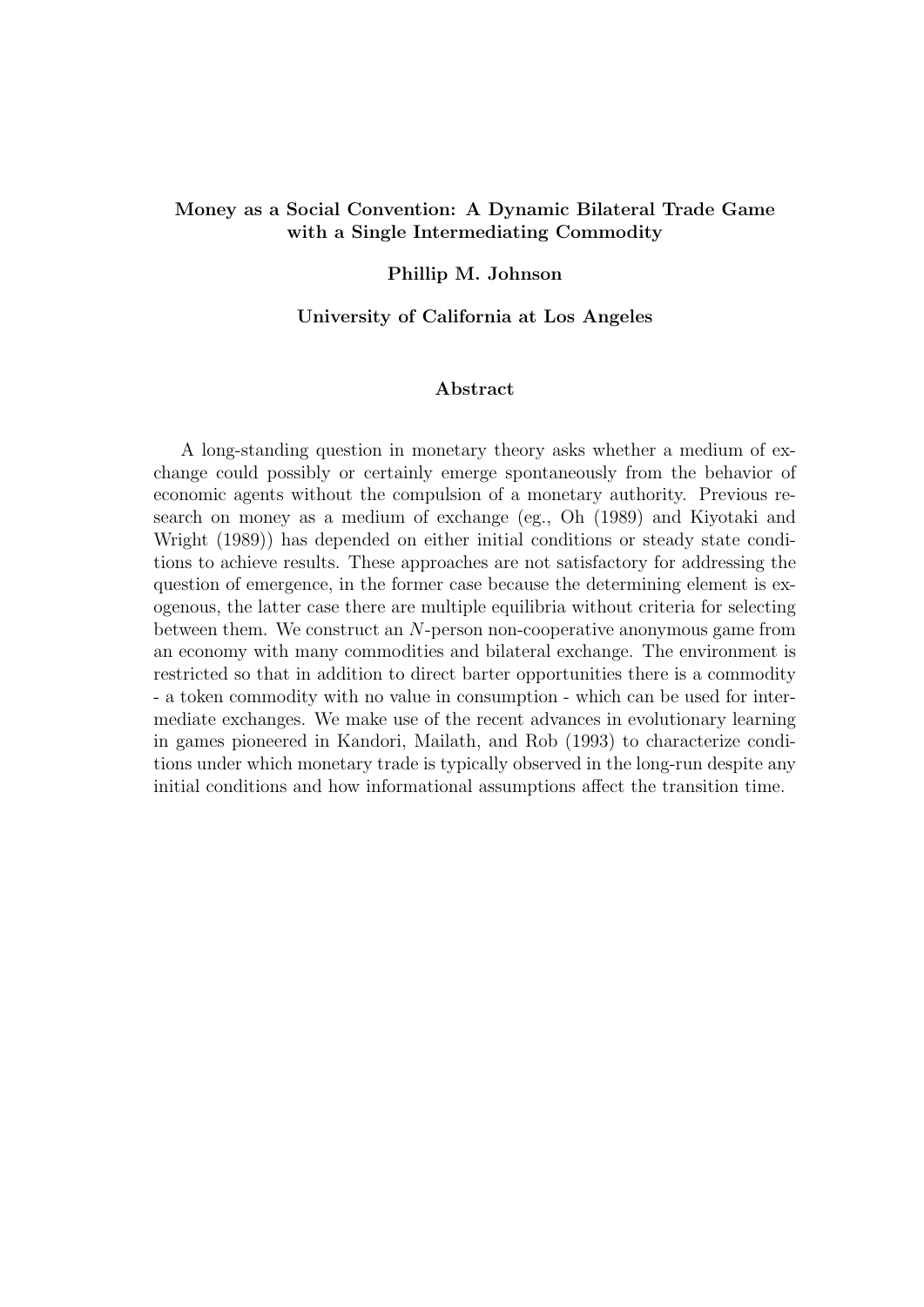#### Endogenous Relationships

### George Mailath

#### University of Pennsylvania

### Abstract

Models of evolutionary dynamics and social learning have become important in recent years. The majority of these models assume a "uniform" environment in which all players interact symmetrically. Some more recent work has focused on local interactions. In this setting, players only observe and interact with a (potentially) small set of neighboring players (for example, a firm only observes its own clientele). Models that place players on a lattice treat the neighbors as exogenous - they are best thought of as models of exogenous relationships. On the other hand, most relationships in economics are endogenous. Taking explicit account of the endogeneity of the relationships can lead to new insights into the operation of social learning. In particular, there may be feedback effects between the actions an agent takes to influence its relationships with other agents (such as, their identity) and other aspects of that agent's behavior.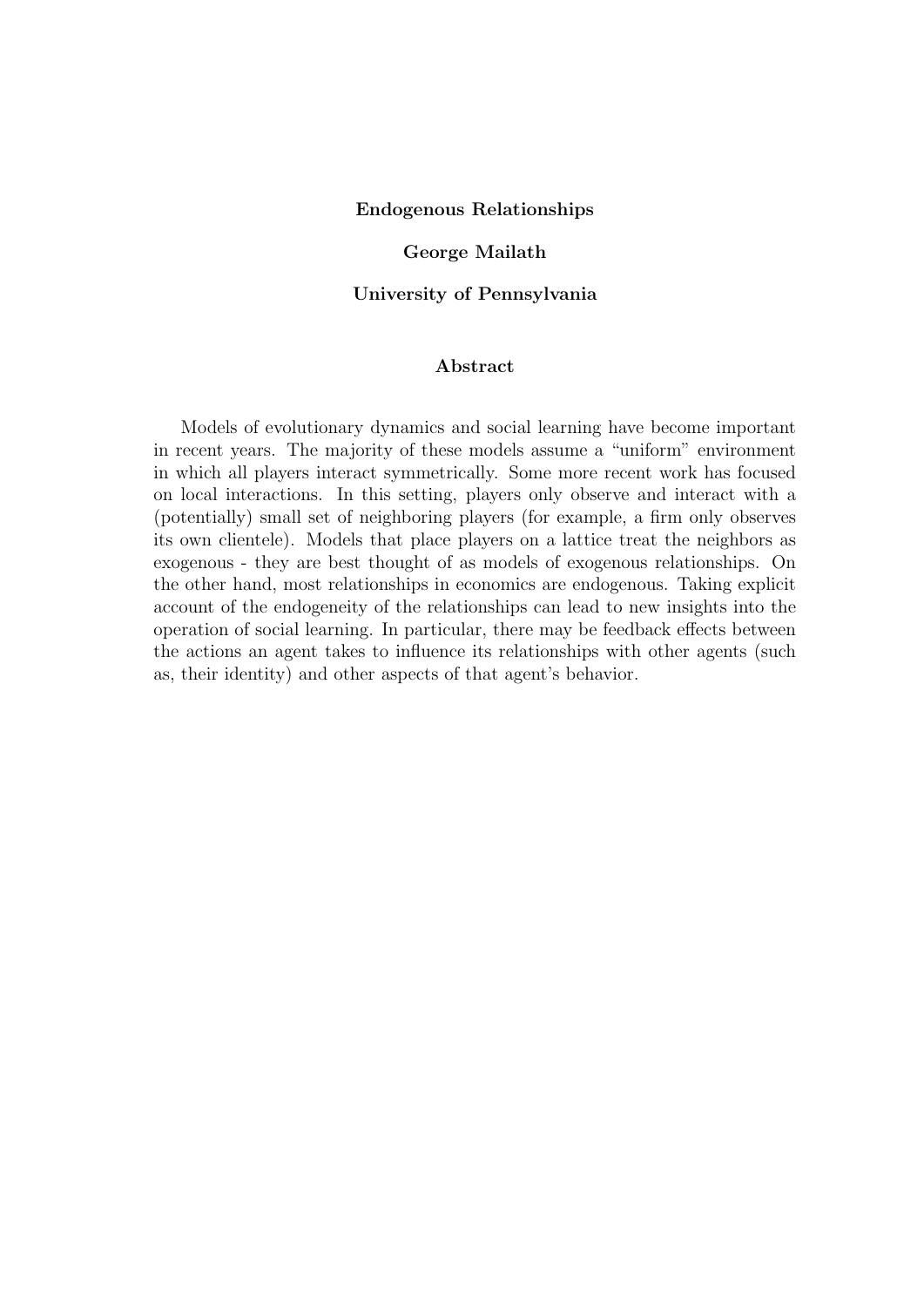# Strategic Behavior with General Local Interaction

### Stephen Morris

University of Pennsylvania

### Abstract

This paper introduces techniques for analyzing strategic behavior in general local interaction structures without fixed geometric form. The analysis exploits an equivalence between incomplete information games and local interaction games.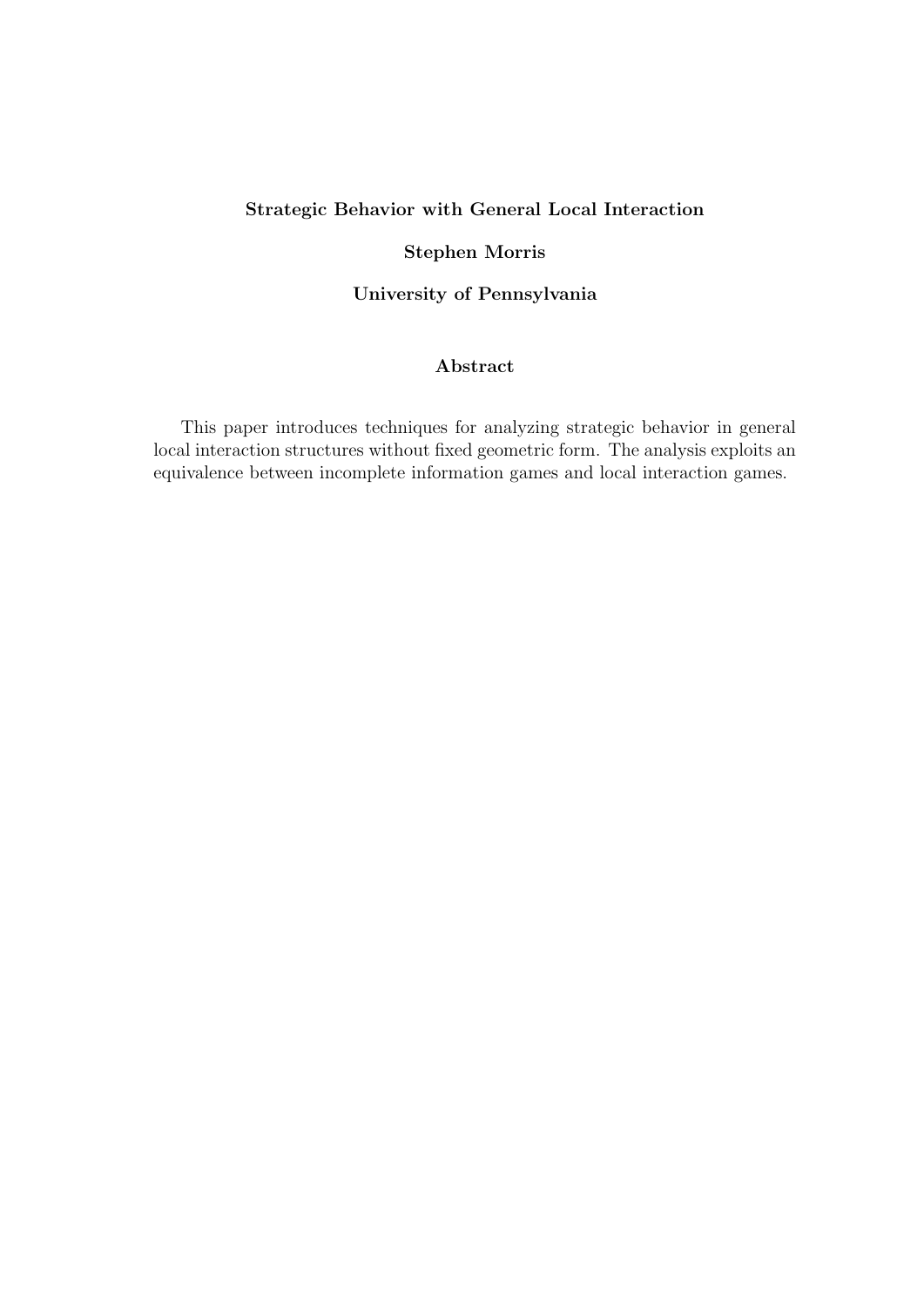### Adaptive Behavior, Idiosyncratic Risk, and Aggregate Uncertainty

### Arthur J. Robson

### University of Western Ontario, Canada

### Abstract

This paper considers a class of adaptive stochastic learning rules which have been applied in psychology. They generalize biological selection and have become relevant to economic theory as a consequence of their use in evolutionary game models. The environment considered here is non-strategic but includes both idiosyncratic risk and aggregate uncertainty. In the long run, individuals turn out to be more averse to aggregate uncertainty than to precisely comparable idiosyncratic risk and they may violate first-order stochastic dominance. The implications of this are discussed.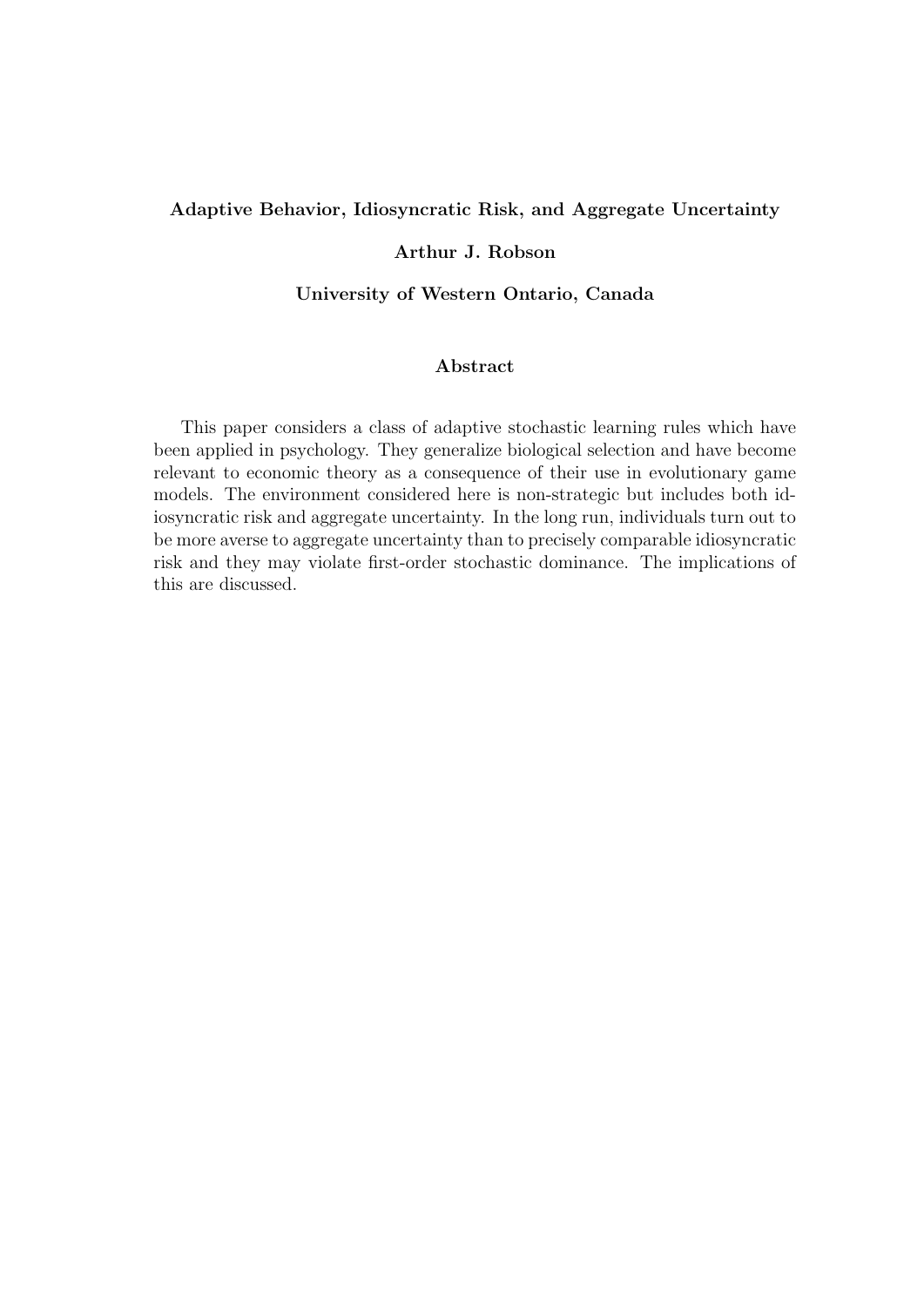#### Learning to do Backward and Forward Induction

#### Larry Samuelson

### University of Wisconsin

### Abstract

This paper examines processes by which players adapt their behavior in, or learn how to play, extensive form games. Some modeling issues concerning the effect of the extensive form on the learning process are first considered. Do players observe strategies, or only outcomes? What do players have to learn? What do players know about behavior at information sets they cannot observe, and how do they learn about such behavior? Attention then turns to the implications of such learning processes for equilibrium refinement and selection issues. Does the evolutionary process yield outcomes that satisfy backward or forward induction criteria? Results are mixed in both cases, but suggest that backward induction plays a less important role than is currently common, and forward induction a somewhat more important role, in evaluating equilibria.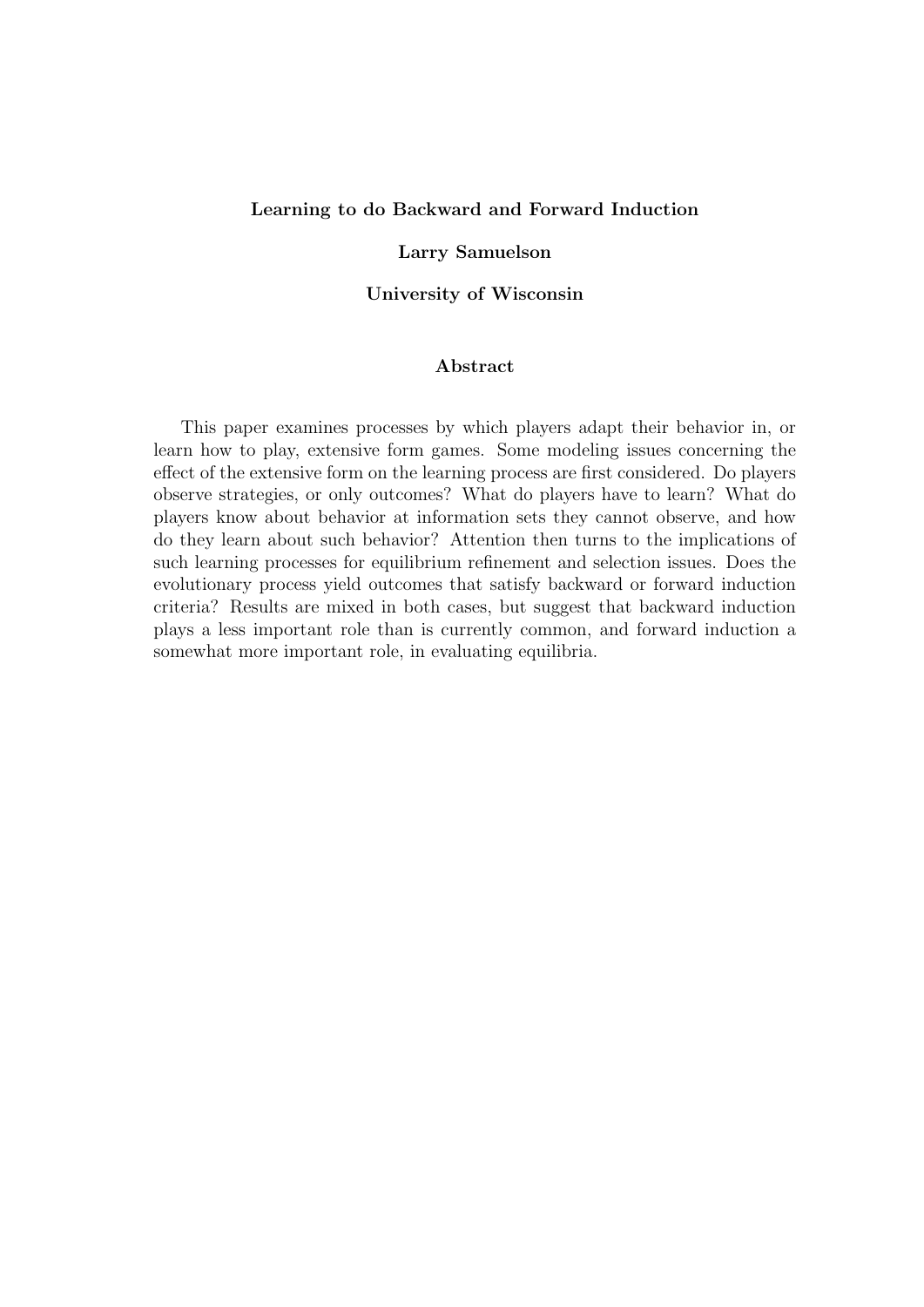#### On the Evolution of Imitative Behavior

### Karl H. Schlag

#### University of Bonn

### Abstract

We analyze the evolution of behavior for choosing among actions with uncertain payoffs where rare mutations occur. Players belonging to a large population use in each of a sequence of rounds an action and then receive a payoff. Occasionally a player has the opportunity to observe the action of another (randomly selected) player and the payoff he received. Each player has a revision behavior, that determines the future action of the player based on the observation. Evolution is modelled using the replicator dynamic with the revision behaviors as replicators. Analysis is restricted to the choice between two actions and to populations with at most two different behavioral rules present.

Non-stationary improving rules characterized by Schlag [12] can prevent mutations from spreading. These are the only such rules that have this property for any distribution over payoffs. Mutations that survive against these rules follow an imitative behavior.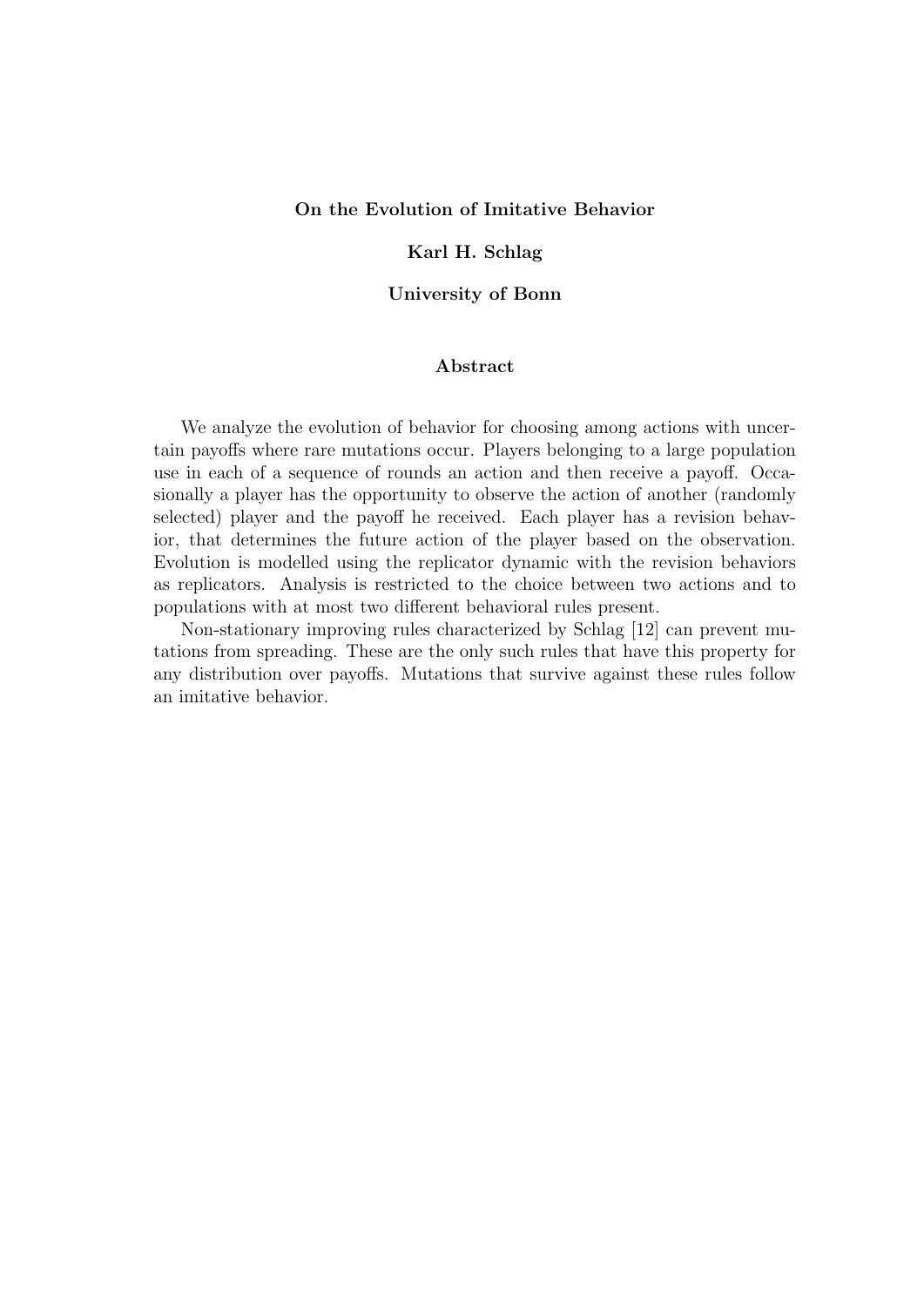#### Evolving Aspirations and Cooperation

### Fernando Vega-Redondo

# Universidad de Alicante and Instituto Valenciano de Investigaciones Económicas

### Abstract

A model of "satisficing" behavior in the repeated Prisoners Dilemma is studied. Each player has an aspiration at each date, and takes an action. [S]he switches from the action played in the previous period only if the achieved payoff fell below the aspiration level (with a probability that depends on the shortfall). Aspirations are updated in each period, according to payoff experience in the previous period. In addition, aspirations are subjected to random perturbations around the going level, with a small "tremble" probability. For sufficiently slow updating of aspirations, and small tremble probability, it is shown that in the long run both players cooperate most of the time.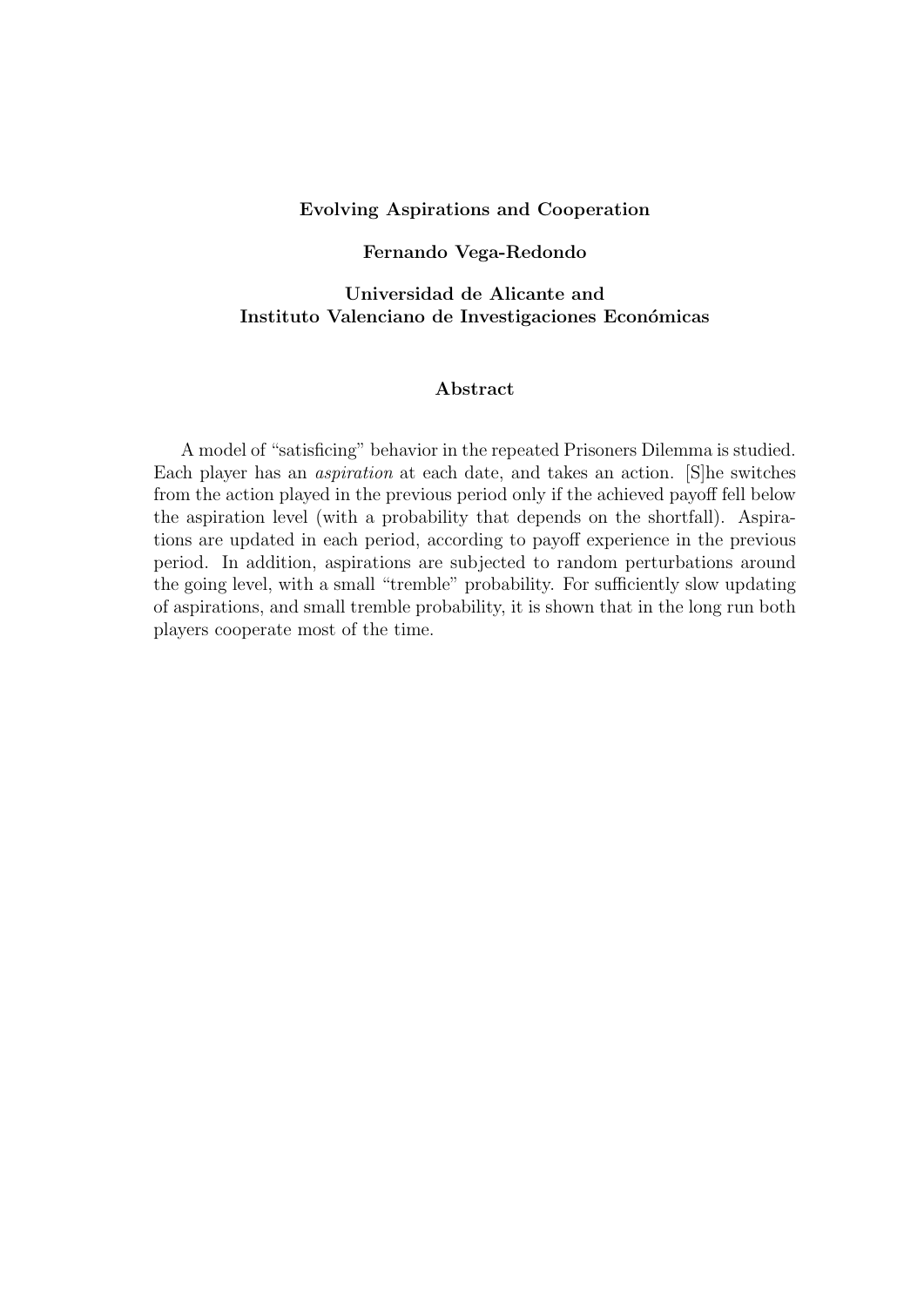# SOCIAL LEARNING WORKSHOP

Organized by Peyton Young

July 21 to July 23, 1996

### Table of Contents

Murali Agastya - Monday 4:00 PM Adaptive Play in Multiplayer Bargaining Situations

### Robert Axtell - Tuesday 1:00 PM Growing Artificial Societies

### Dirk Bergemann - Monday 11:15 AM Market Experimentation and Pricing

# Andreas Blume - Monday 1:40 PM

Evolution of the Meaning of Messages in Sender-Receiver Games: An Experiment

### Larry Blume - Tuesday 8:30 AM Local Interactions

### Tilman Borgers - Sunday 1:40 PM Naive Reinforcement Learning with Endogenous Aspirations

### Roberto Burguet - Monday 11:55 AM Social Learning and Costly Information Acquisition

# Michael Chwe - Tuesday 1:40 PM Structure and Strategy in Collective Action: Communication and Coordination in Social Networks

### David J. Cooper - Monday 2:20 PM Reinforcement-Based Learning vs. Bayesian Learning: A Comparison